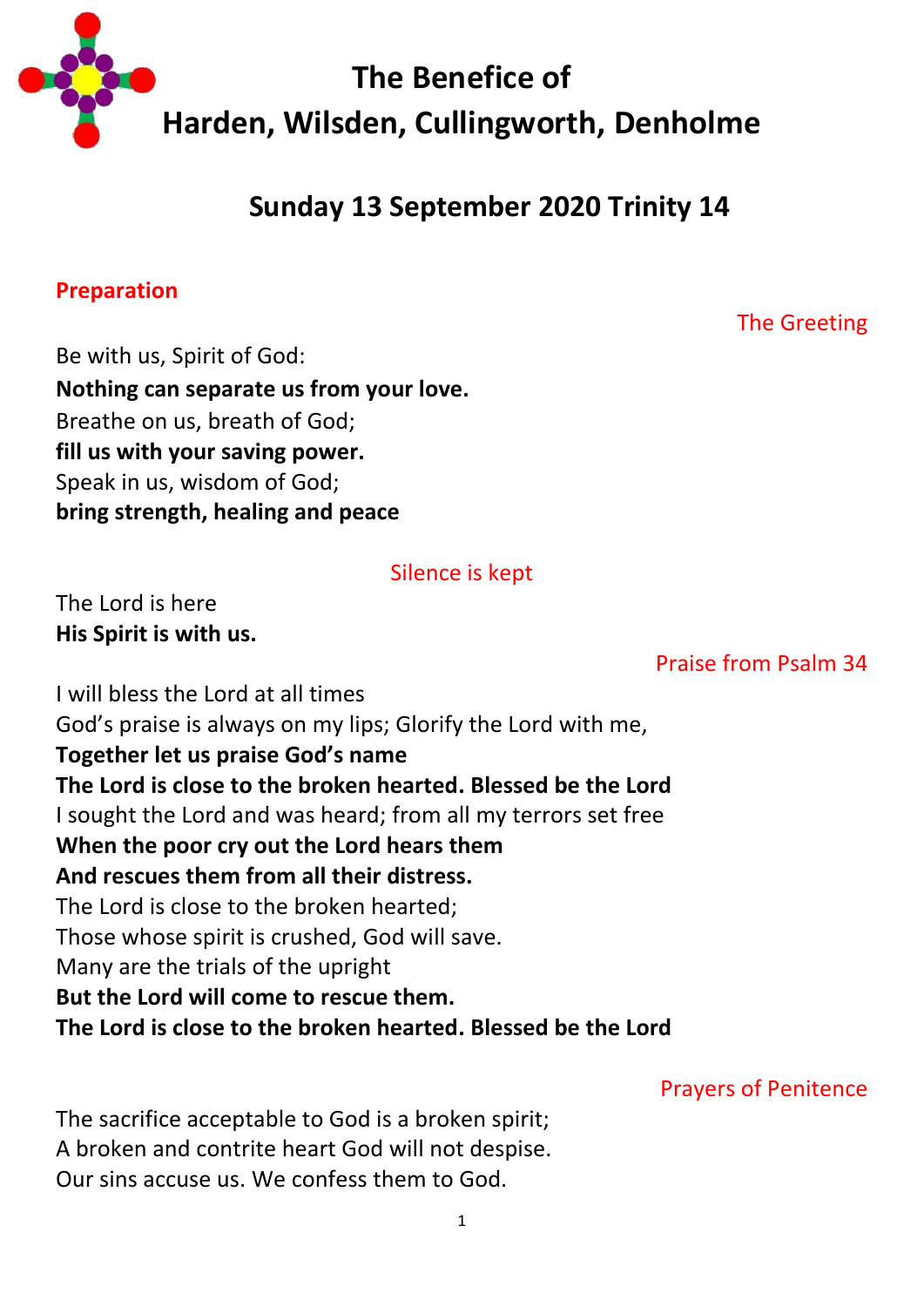#### Confession

Come, let us return to the Lord and say: **God of mercy, We acknowledge that we are all sinners We turn from the wrong that we have thought and said and done, And are mindful of all that we have failed to do. For the sake of Jesus, who died for us, Forgive us all that is past, And help us to live each day In the light of Christ our Lord. Amen** May God our Father forgive us our sins And bring us to the eternal joy of his kingdom, Where dust and ashes have no dominion. **Amen.**

The Collect

Merciful God,

Your Son came to save us and bore our sins on the cross: May we trust in your mercy and know your love Rejoicing in the righteousness That is ours through Jesus Christ our Lord. **Amen.**

#### The Readings

#### The First Reading: **Romans 14:1-12**

Welcome those who are weak in faith, but not for the purpose of quarrelling over opinions. Some believe in eating anything, while the weak eat only vegetables. Those who eat must not despise those who abstain, and those who abstain must not pass judgement on those who eat; for God has welcomed them. Who are you to pass judgement on servants of another? It is before their own lord that they stand or fall. And they will be upheld, for the Lord is able to make them stand.

Some judge one day to be better than another, while others judge all days to be alike. Let all be fully convinced in their own minds. Those who observe the day, observe it in honour of the Lord. Also those who eat, eat in honour of the Lord, since they give thanks to God; while those who abstain, abstain in honour of the Lord and give thanks to God.

We do not live to ourselves, and we do not die to ourselves. If we live, we live to the Lord, and if we die, we die to the Lord; so then, whether we live or whether we die, we are the Lord's. For to this end Christ died and lived again, so that he might be Lord of both the dead and the living.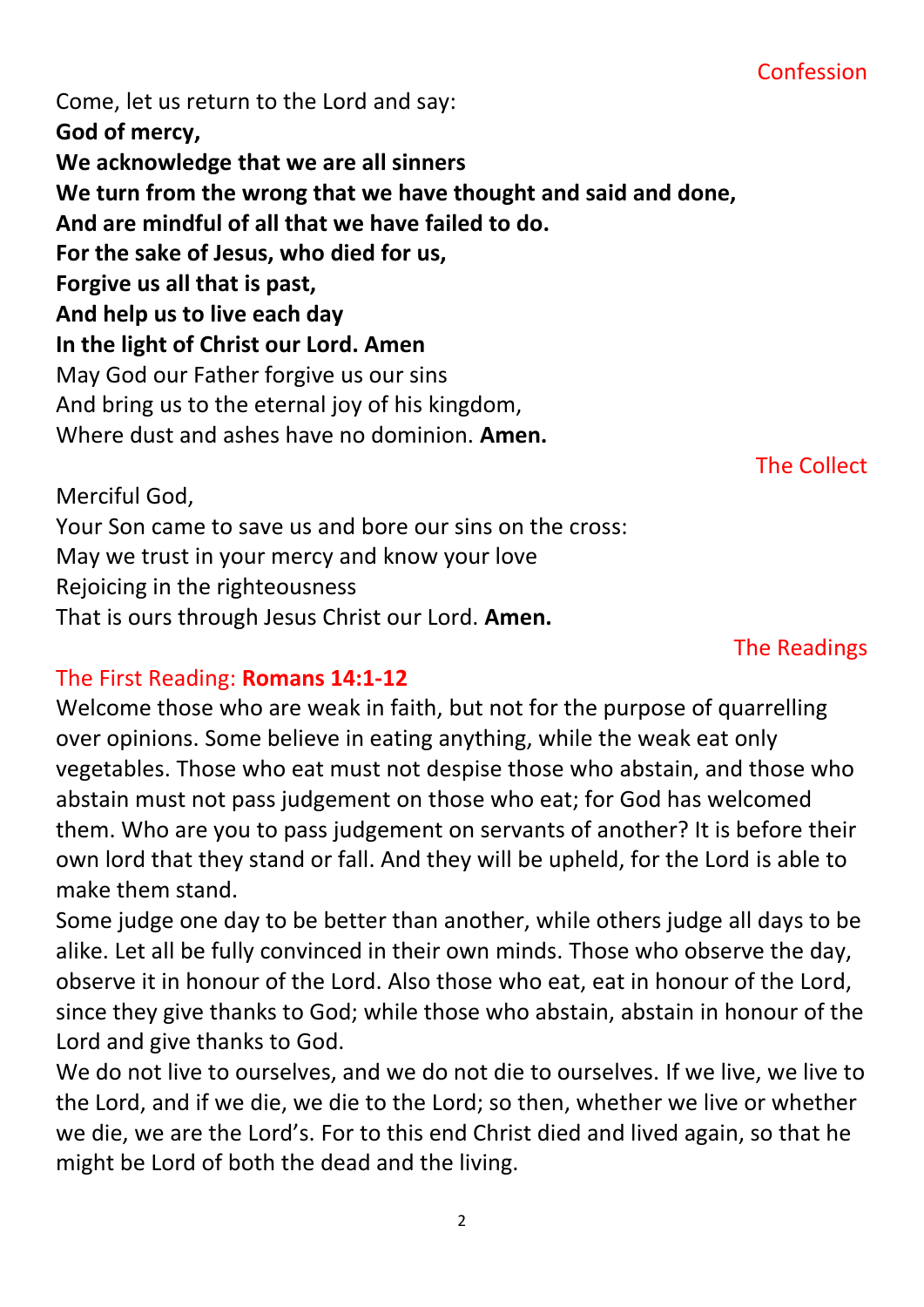Why do you pass judgement on your brother or sister? Or you, why do you despise your brother or sister? For we will all stand before the judgement seat of God. For it is written: "As I live, says the Lord, every knee shall bow to me, and every tongue shall give praise to God." So then, each of us will be accountable to God.

This is the word of the Lord: **Thanks be to God.**

#### The Second Reading: **Matthew 18:21-35**

Then Peter came and said to him, 'Lord, if another member of the church sins against me, how often should I forgive? As many as seven times?' Jesus said to him, 'Not seven times, but, I tell you, seventy-seven times.

'For this reason the kingdom of heaven may be compared to a king who wished to settle accounts with his slaves. When he began the reckoning, one who owed him ten thousand talents was brought to him; and, as he could not pay, his lord ordered him to be sold, together with his wife and children and all his possessions, and payment to be made. So the slave fell on his knees before him, saying, "Have patience with me, and I will pay you everything." And out of pity for him, the lord of that slave released him and forgave him the debt. But that same slave, as he went out, came upon one of his fellow-slaves who owed him a hundred denarii; and seizing him by the throat, he said, "Pay what you owe." Then his fellow-slave fell down and pleaded with him, "Have patience with me, and I will pay you." But he refused; then he went and threw him into prison until he should pay the debt. When his fellow-slaves saw what had happened, they were greatly distressed, and they went and reported to their lord all that had taken place. Then his lord summoned him and said to him, "You wicked slave! I forgave you all that debt because you pleaded with me. Should you not have had mercy on your fellow-slave, as I had mercy on you?" And in anger his lord handed him over to be tortured until he should pay his entire debt. So my heavenly Father will also do to every one of you, if you do not forgive your brother or sister from your heart.'

This is the Gospel of the Lord. **Praise to you, O Christ.**

# **Reflection from Chris Wilcock**

This week we tackle one of the most difficult things, we as human beings have to face in our lives – forgiveness.

St. Augustine of Hippo had this to say on the subject of forgiveness – "There are many kinds of alms, the giving of which helps us to obtain pardon for our sins;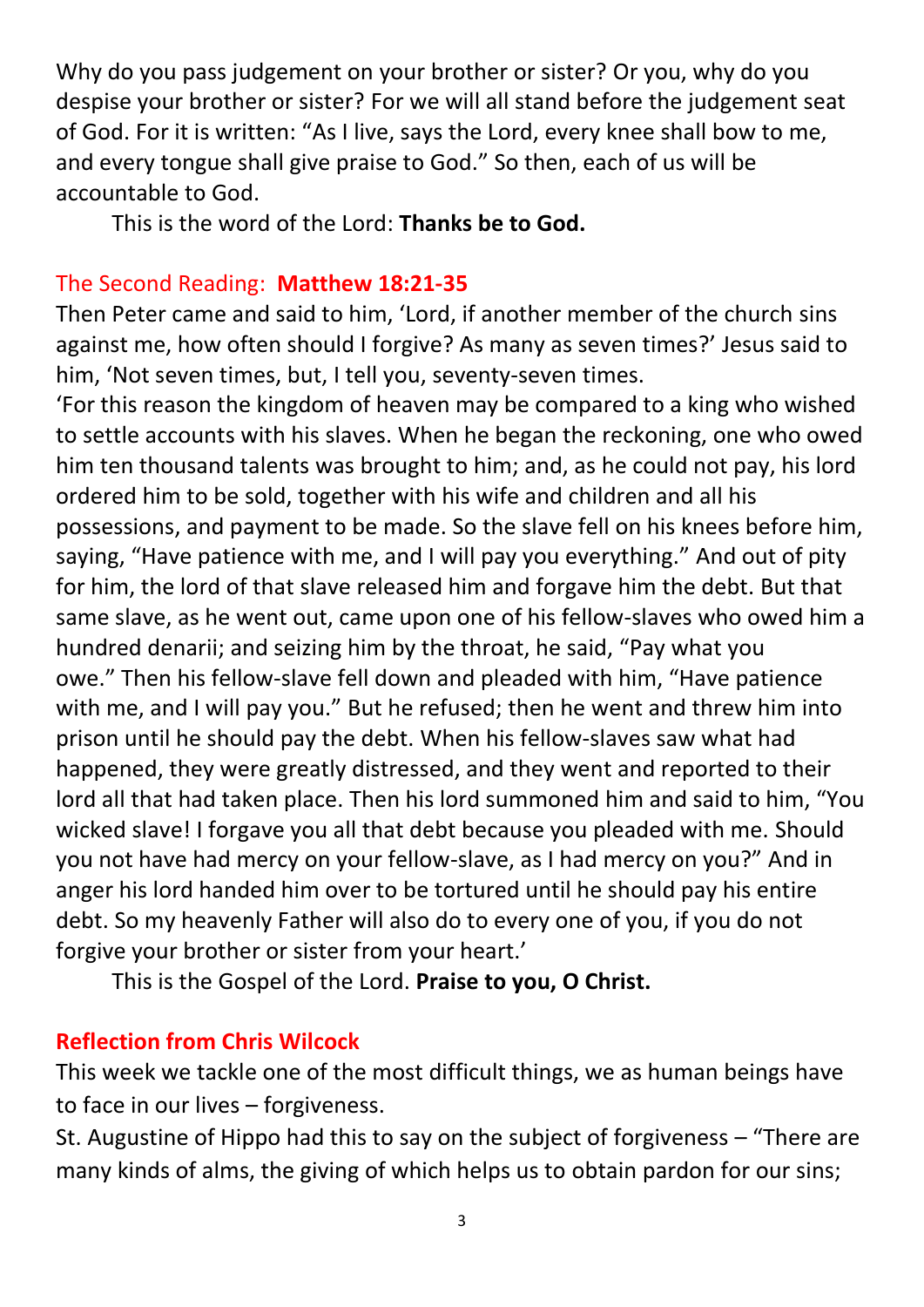but none is greater than that by which we forgive from our heart a sin that someone has committed against us."

I think it true to say that none of us can go through life without getting hurt. And the big question is, how do we cope with these hurts? They can provide us with an opportunity to grow, or they can become a stumbling block to human and spiritual development.

Hurts are not easy to deal with because as soon as we get hurt self-pity walks in our front door. And that's only natural. But once we entertain self-pity it only goes to produce a legacy of bitterness, resentment and anger. The memory of wrongs done to us flows inwards where it festers. It poisons our spirit and destroys our capacity to love.

Some people have years of stored hurts inside them.

For some time now we have been promising ourselves a good session at clearing out our loft. Every time I have to go up for something I see boxes containing goodness knows what, redundant computers and TVs that we will never watch again. And every time I say to myself why, oh, why have we stored these things for so long. We need to have a good clear out.

From time to time the loft of our hearts and minds needs a good clear out. The cobwebs of self-pity need to be swept away. The cancerous growth of bitterness has to be cut out. Hurt feelings have to be dug up, owned and then let go. And here's where forgiveness comes in. Though it's never easy, even from a human point of view it makes great sense. If we rid ourselves of the burden of bitterness and resentment we will experience a sense of freedom, relief and cleanliness. If we do this then we are once again able to devote our energies to loving, which is the only activity which befits a Christian.

Forgiveness is first and foremost a healing of our own hearts. Forgiveness implies an understanding of our own poverty, brokenness and sin, and therefore our own need of forgiveness. This enables us to forgive with understanding and humility. To forgive in a high-handed way is not a Christian way to forgive. We have to be willing to admit that we may have been at least partly to blame for what happened. It is not good enough to forgive in word. We must forgive, as the Gospel says, from the heart.

It is not a question of forgiving if and when the offender repents – that would be relatively easy. We are expected to forgive even if the offender doesn't repent – and this is what makes it so difficult, and why we need God's grace.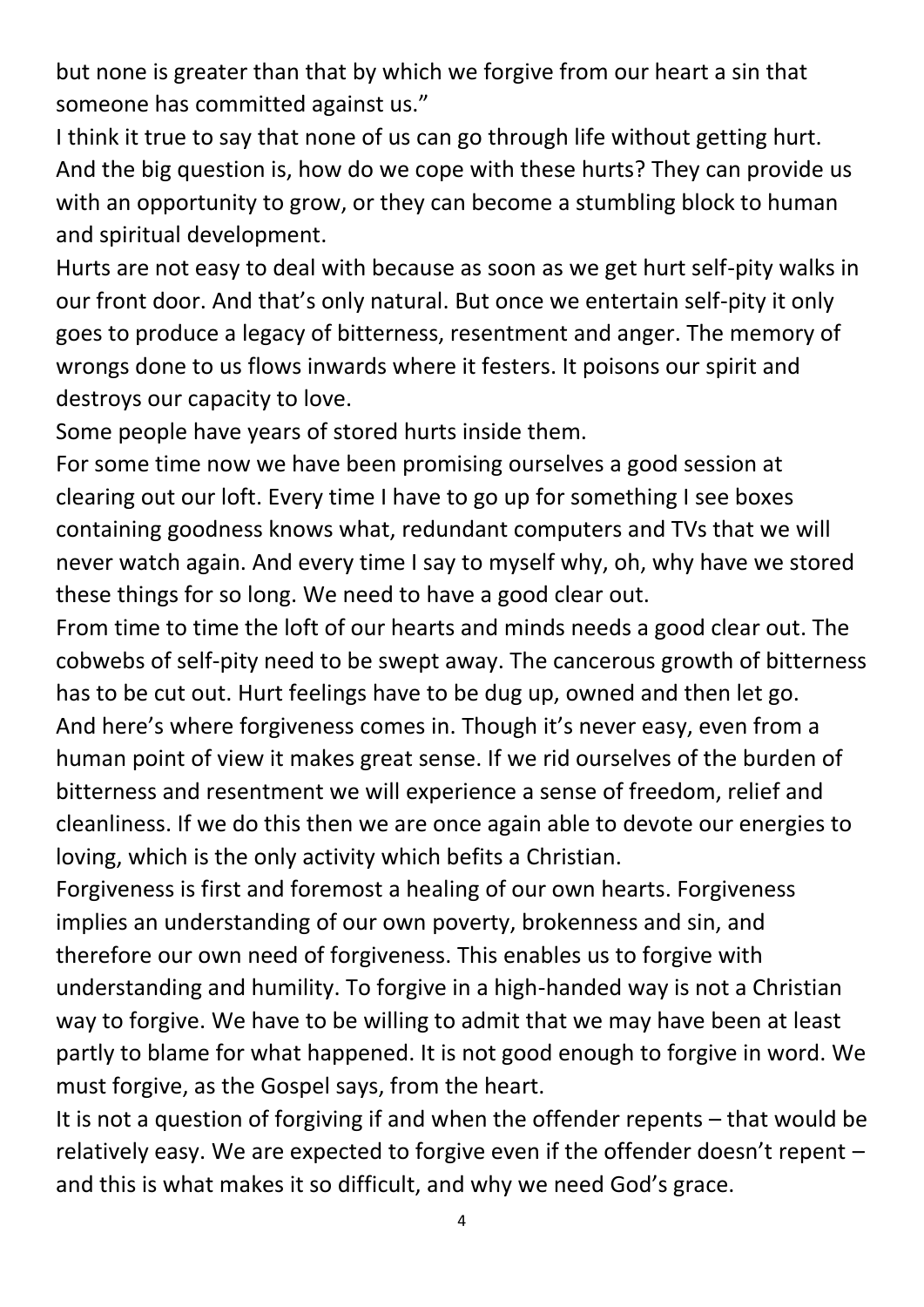According to an ancient legend Christ assembled the eleven apostles in heaven and asked them to celebrate the Last Supper with him. They readily agreed. On their arrival he welcomed them and asked them to take their seats. They were surprised to find that he had set out thirteen seats. Even though everything was ready he refused to start. He waited and waited until finally Judas came in. On seeing him, Christ rose from his seat and went to meet him. He kissed him and said, 'We have waited for you'.

Now, this story may seem far-fetched. But does it do anything more than echo that other story we find in Luke's Gospel – the story of how, as he hung on the cross, Jesus prayed for his executioners?

By word and example, Christ teaches us how to forgive.

Forgiveness clears a path for God to forgive us. The only obstacle we can put in the way of God's forgiveness of our sins is our inability to forgive the sins of others. We all need forgiveness. To quote George Herbert, 'He who cannot forgive others breaks the bridge over which he must pass himself.' Blessed are those who forgive, they shall obtain forgiveness for their own sins.

#### **Forgiveness**

When we forgive we free ourselves of the burden of bitterness, and we free the other person of the burden of guilt. But our forgiveness must come from the heart, which means it must be true, sincere and warm. A cold forgiveness is not much use. Forgiveness should start now. Putting it off only deepens the wound, prolongs bitterness and postpones happiness. Life is short, time is fleeting. Today is the day to forgive. Lord, deliver us from the poison of bitterness, and give us the grace to forgive from the heart those who have offended us. Then we will know the warmth of your forgiveness.

*(Flor McCarthy, SDB)*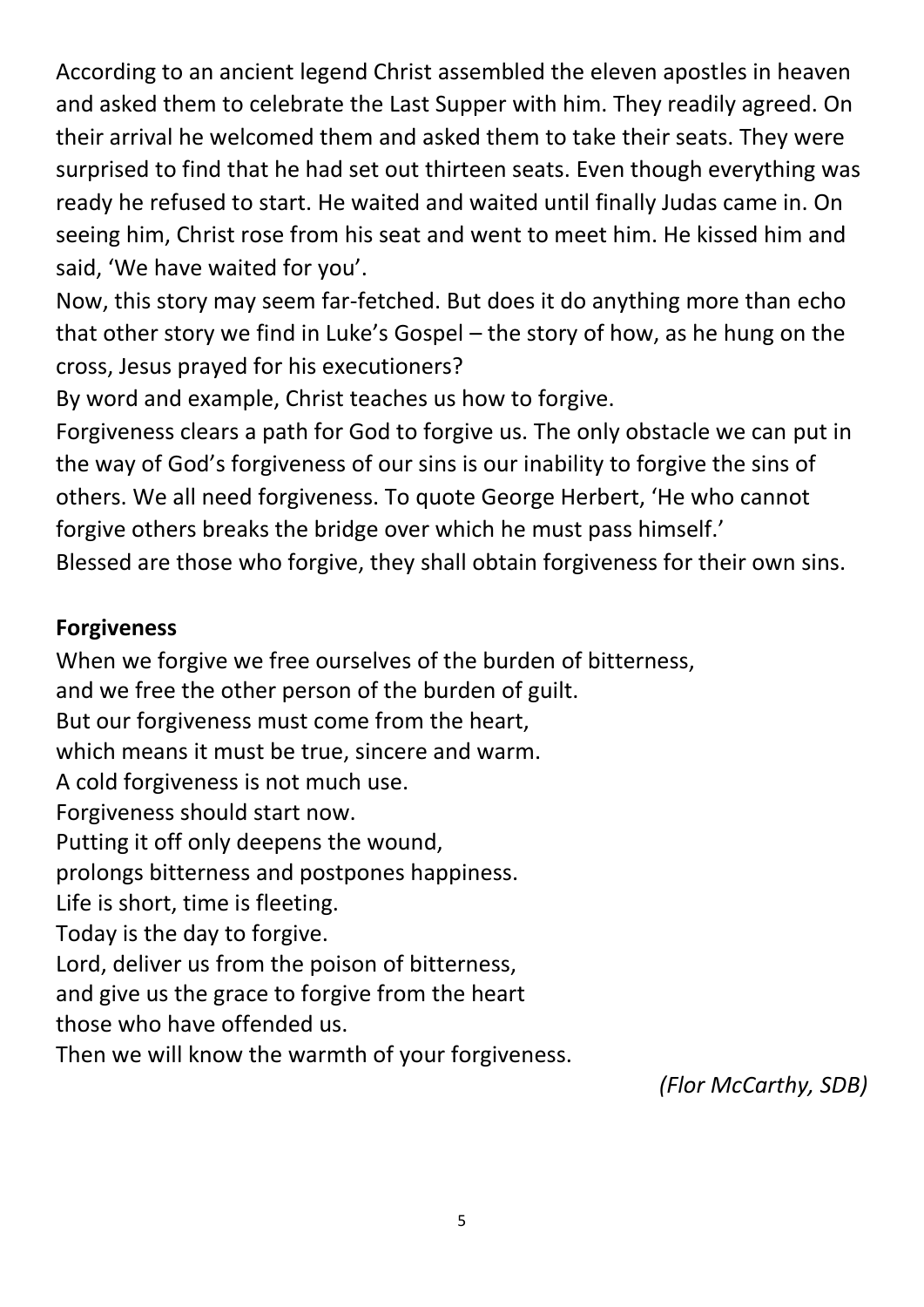# Affirmation of Faith

We say together in faith **Holy, holy, holy is the Lord God almighty Who was, and is, and is to come** We believe in God the Father who created all things: **for by his will they were created and have their being** We believe in God the Son who was slain: **for with his blood, He purchased us for God From every tribe and language, from every people and nation.** We believe in God the Holy Spirit: **the Spirit and the Bride say, "Come!" Even so, come, Lord Jesus! Amen.**

Praise response

This is love, not that we loved God, **But that he loved us and sent his Son.** He is the sacrifice for our sins, **that we might live through him.** If God loves us so much **we ought to love one another.** If we love one another, **God lives in us.**

#### Prayers of Intercession by Pamela Sides

Let us pray.

We give thanks that you are a loving and forgiving God: In you we can be healed, restored and renewed. We commit ourselves and all of creation to your saving power and love.

We pray for the people in this world who are treated unjustly, for those who are persecuted because of their beliefs and for those who suffer at the hands of unfair rulers.

We remember our link Diocese in Sudan.

Lord, hear us. **Lord, graciously hear us.**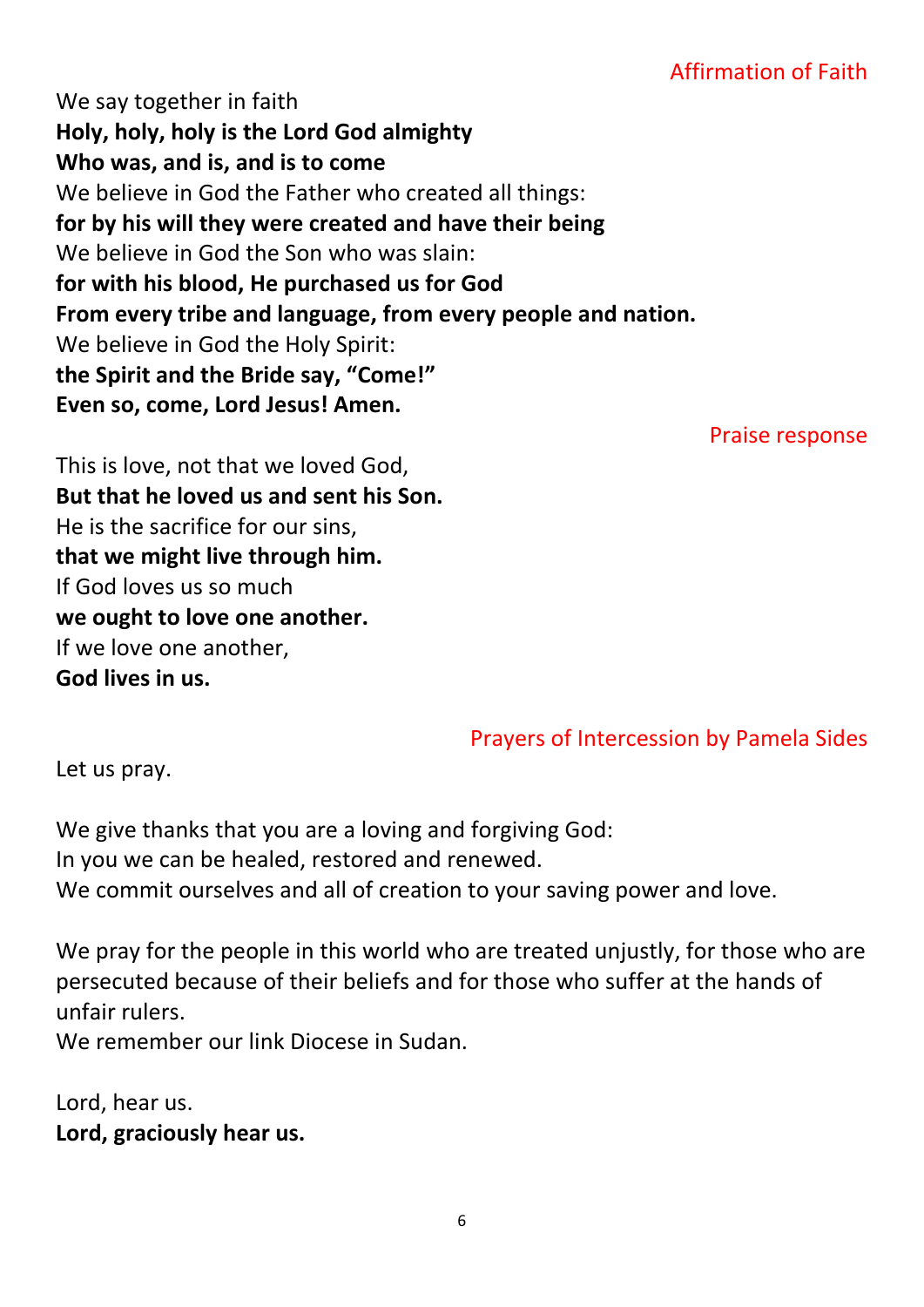We pray for all leaders as they are charged with making challenging decisions in difficult circumstances.

We remember those who are trying to steer a way through the Covid crisis; protecting the health of the most vulnerable while allowing the economy to recover for the benefit of all.

We remember our own Government as negotiations for Brexit proceed.

We pray for countries who are soon to be holding elections, and that their voters will make wise decisions.

# Lord, hear us. **Lord, graciously hear us.**

We pray for our local communities.

We remember all the schools as pupils and staff settle into a new term with new and strange routines.

We pray that all the students adapt to learning again, and that those who have struggled with home schooling will return to their full potential.

We pray for local health care services: the hospitals, care homes, medical centres, pharmacies and home care staff.

Lord, hear us. **Lord, graciously hear us.**

We pray for those who are suffering in any way. Remembering those with physical or mental illness; those who are affected by poverty; those who are lonely or isolated.

We pray for those facing major changes. We pray for students leaving home, that they will find friendship and support in their new environment. We pray for those unemployed or facing redundancy as the furlough scheme comes to an end.

We pray for those who have been recently bereaved. We pray for our own families and friends.

Lord, hear us. **Lord, graciously hear us.**